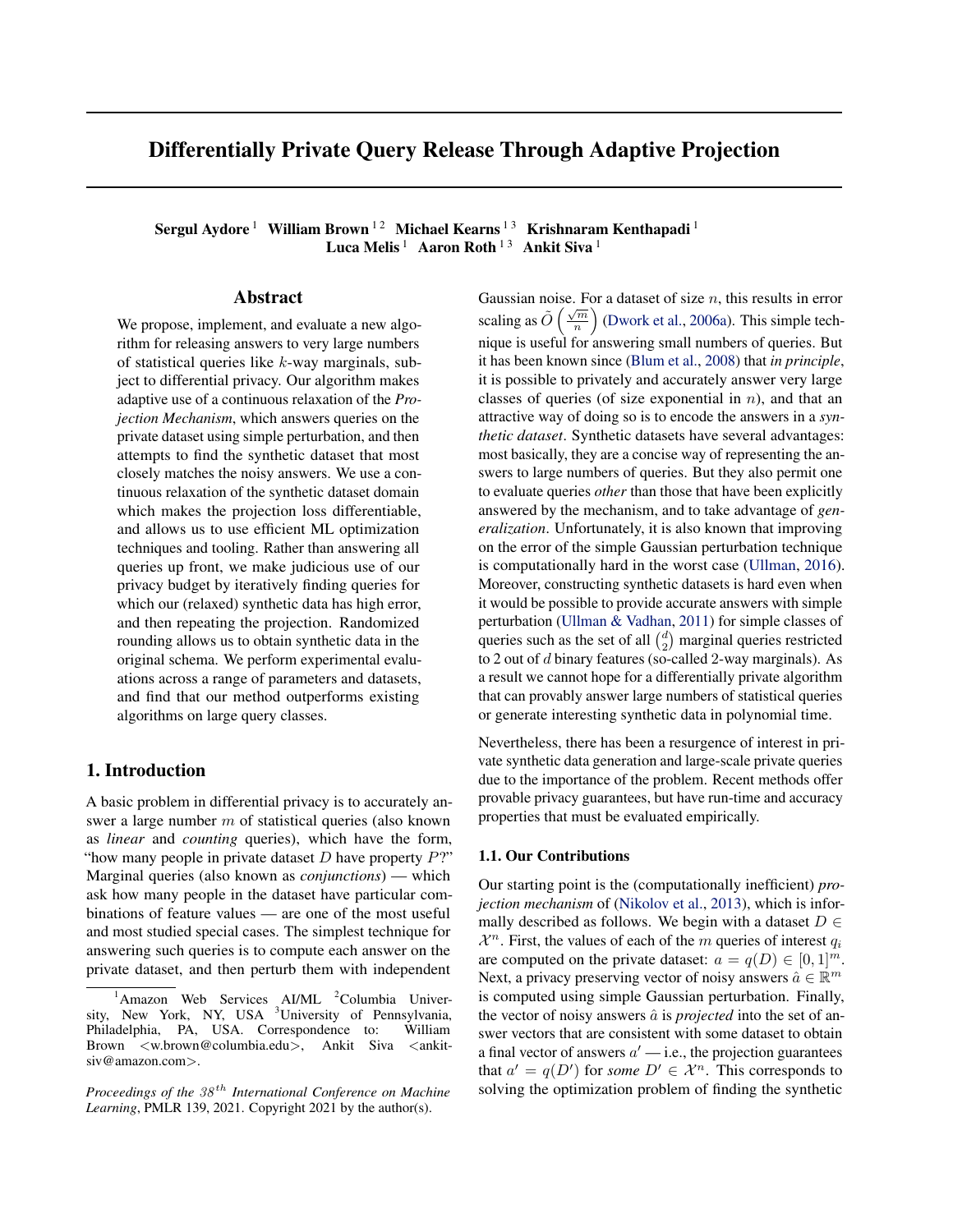dataset  $D' \in \mathcal{X}^n$  that minimizes error  $||q(D') - \hat{a}||_2$ . This is known to be a near optimal mechanism for answering statistical queries [\(Nikolov et al.,](#page-10-0) [2013\)](#page-10-0) but for most data and query classes, the projection step corresponds to a difficult discrete optimization problem. We remark that the main purpose of the projection is not (only) to construct a synthetic dataset, but to improve accuracy. This is analogous to how learning with a restricted model class like linear classifiers can improve accuracy if the data really is labeled by some linear function, i.e., the projection improves accuracy because by projecting into a set that contains the *true* vector of answers a, it is imposing constraints that we know to be satisfied by the true (unknown) vector of answers.

Our core algorithm is based on a continuous relaxation of this projection step. This allows us to deploy first-order optimization methods, which empirically work very well despite the non-convexity of the problem. A further feature of this approach is that we can take advantage of sophisticated existing tooling for continuous optimization — including autodifferentiation (to allow us to easily handle many different query classes) and GPU acceleration, which has been advanced by a decade of research in deep learning. This is in contrast to related approaches like [\(Gaboardi et al.,](#page-9-0) [2014;](#page-9-0) [Vietri et al.,](#page-10-0) [2020\)](#page-10-0) which use integer program solvers and often require designing custom integer programs for optimizing over each new class of queries.

We then extend our core algorithm by giving an adaptive variant that is able to make better use of its privacy budget, by taking advantage of generalization properties. Rather than answering *all* of the queries up front, we start by answering a small number of queries, and then project them onto a vector of answers consistent with a relaxed synthetic dataset — i.e., a dataset in a larger domain than the original data — but one that still allows us to evaluate queries. At the next round, we use a private selection mechanism to find a small number of additional queries on which our current synthetic dataset performs poorly; we answer those queries, find a new synthetic dataset via our continuous projection, and then repeat. If the queries we have answered are highly accurate, then we are often able to find synthetic data representing the original data well after only having explicitly answered a very small number of them (i.e., we *generalize* well to new queries). This forms a virtuous cycle, because if we only need to explicitly answer a very small number of queries, we can answer them highly accurately with our privacy budget. By taking our relaxed data domain to be the set of *probability distributions* over one-hot encodings of the original data domain, we can finally apply randomized rounding to output a synthetic dataset in the original schema.

We evaluate our algorithm on several datasets, comparing it to two state-of-the-art algorithms from the literature. A

key advantage of our algorithm is that we can scale to large query workloads (in our experiments we answer roughly 20 million queries on some datasets and do not hit computational bottlenecks). We outperform the state of the art algorithm FEM ("Follow-the-Perturbed-Leader with Exponential Mechanism") from [\(Vietri et al.,](#page-10-0) [2020\)](#page-10-0), which is one of the few previous techniques able to scale to large workloads. We also compare to algorithms that are unable to scale to large workloads, comparing to one of the state of the art methods, optimized variants of the HDMM ("High Dimensional Matrix Mechanism") from [\(McKenna et al.,](#page-10-0) [2019\)](#page-10-0). When run on a workload of roughly 65 thousand queries provided by the authors of [\(McKenna et al.,](#page-10-0) [2019\)](#page-10-0), HDMM outperforms our algorithm. The result is an algorithm that we believe to be state of the art for large query workloads, albeit one that can be outperformed for smaller workloads.

### 1.2. Additional Related Work

Differential privacy offers a formal semantics for data privacy and was introduced by [\(Dwork et al.,](#page-9-0) [2006b\)](#page-9-0). The differential privacy literature is far too large to survey here; see [\(Dwork & Roth,](#page-9-0) [2014\)](#page-9-0) for a textbook introduction.

The problem of answering large numbers of queries on a private dataset (often via synthetic data generation) dates back to [\(Blum et al.,](#page-9-0) [2008\)](#page-9-0). A line of early theoretical work [\(Blum et al.,](#page-9-0) [2008;](#page-9-0) [Roth & Roughgarden,](#page-10-0) [2010;](#page-10-0) [Hardt &](#page-9-0) [Rothblum,](#page-9-0) [2010;](#page-9-0) [Gupta et al.,](#page-9-0) [2012;](#page-9-0) [Nikolov et al.,](#page-10-0) [2013\)](#page-10-0) established statistical rates for answering very general classes of queries, showing that it is possible in principle (i.e., ignoring computation) to provide answers to *exponentially many* queries in the size of the dataset. This line of work establishes statistically optimal rates for the problem (i.e., matching statistical lower bounds), but provides algorithms that have running time that is generally *exponential* in the data dimension, and hence impractical for even moderately high dimensional data. Moreover, this exponential running time is known to be necessary in the worst case [\(Dwork](#page-9-0) [et al.,](#page-9-0) [2009;](#page-9-0) [Ullman & Vadhan,](#page-10-0) [2011;](#page-10-0) [Ullman,](#page-10-0) [2016\)](#page-10-0). As a result, a line of work has emerged that tries to avoid this exponential running time in practice. The "Multiplicative Weights Exponential Mechanism" [\(Hardt et al.,](#page-9-0) [2012\)](#page-9-0) uses optimizations to avoid exponentially large representations when the query class does not require it. Dwork, Nikolov, and Talwar give a theoretical analysis of a convex relaxation of the projection mechanism that can answer  $k$ -way marginals in time polynomial in  $d^k$  — albeit with accuracy that is sub-optimal by a factor of  $d^{k/2}$  [\(Dwork et al.,](#page-9-0) [2015\)](#page-9-0)."Dual Query" [\(Gaboardi et al.,](#page-9-0) [2014\)](#page-9-0) used a dual representation of the optimization problem implicitly solved by [\(Roth & Roughgarden,](#page-10-0) [2010;](#page-10-0) [Hardt & Rothblum,](#page-9-0) [2010;](#page-9-0) [Hardt et al.,](#page-9-0) [2012\)](#page-9-0) to trade off the need to manipulate exponentially large state with the need to solve concisely defined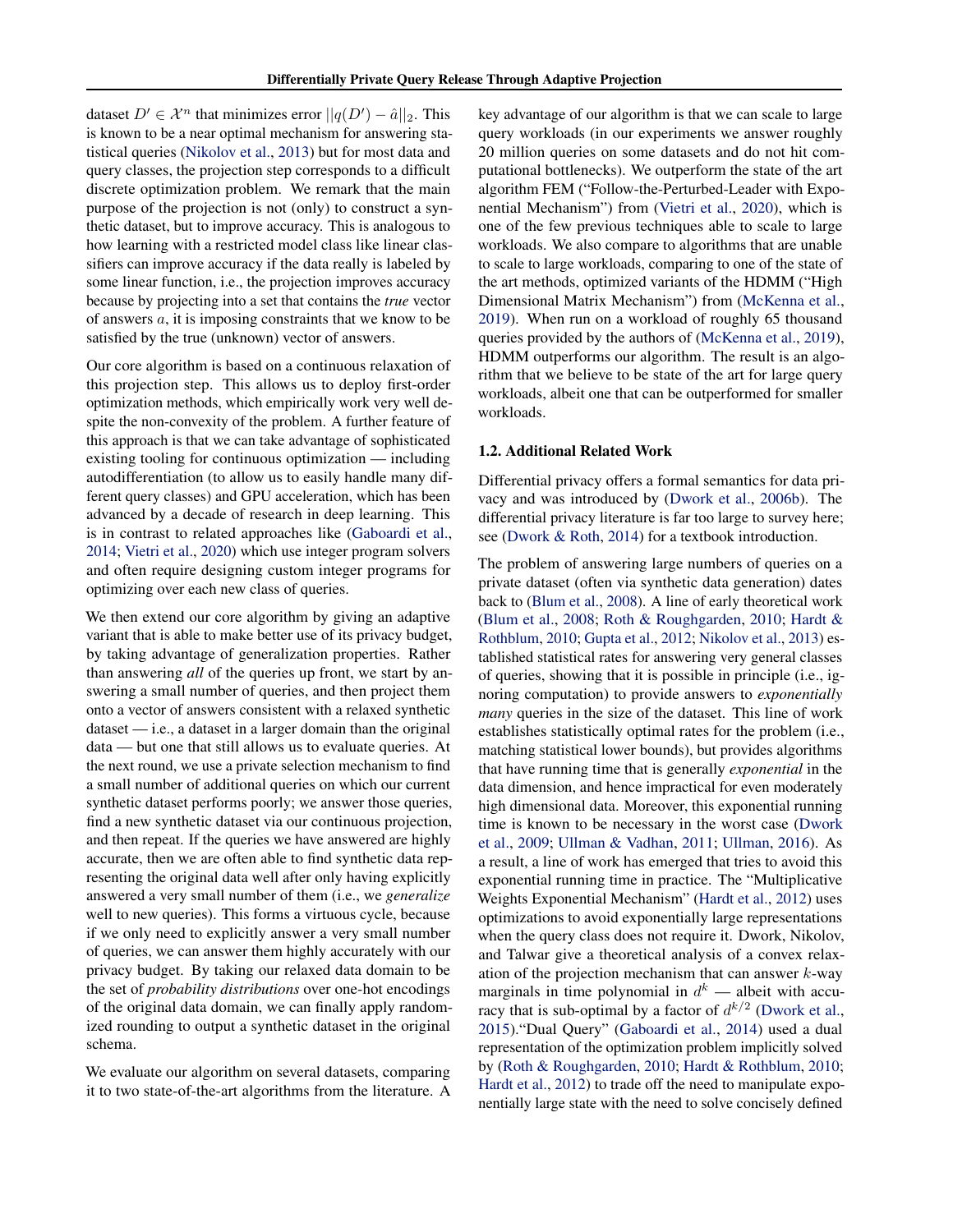but NP-hard integer programs. This was an "oracle efficient" algorithm. The theory of oracle efficient synthetic data release was further developed in [\(Neel et al.,](#page-10-0) [2019\)](#page-10-0), and [\(Vietri et al.,](#page-10-0) [2020\)](#page-10-0) give further improvements on oracle efficient algorithms in this dual representation, and promising experimental results. We compare against the algorithm from [\(Vietri et al.,](#page-10-0) [2020\)](#page-10-0) in our empirical results. We remark that marginal queries (the focus of our experimental evaluation) have been considered a canonical special case of the general query release problem, and the explicit focus of a long line of work [\(Barak et al.,](#page-9-0) [2007;](#page-9-0) [Thaler et al.,](#page-10-0) [2012;](#page-10-0) [Cormode et al.,](#page-9-0) [2018;](#page-9-0) [Chandrasekaran et al.,](#page-9-0) [2014;](#page-9-0) [Gupta](#page-9-0) [et al.,](#page-9-0) [2013\)](#page-9-0).

A parallel line of work on *matrix mechanisms* focused on optimizing error within a restricted class of mechanisms. Informally speaking, this class answers a specially chosen set of queries explicitly with simple perturbation, and then deduces the answers to other queries by taking linear combinations of those that were explicitly answered. One can optimize the error of this approach by optimizing over the set of queries that are explicitly answered [\(Li et al.,](#page-10-0) [2015\)](#page-10-0). Doing this exactly is also intractable, because it requires manipulating matrices that are exponential in the data dimension. This line of work too has seen heuristic optimizations, and the "high dimensional matrix mechanism" [\(McKenna](#page-10-0) [et al.,](#page-10-0) [2018\)](#page-10-0) together with further optimizations [\(McKenna](#page-10-0) [et al.,](#page-10-0) [2019\)](#page-10-0) is able to scale to higher dimensional data and larger collections of queries — although to date the size of the query classes that these algorithms can answer is smaller by several orders of magnitude compared to our algorithm and others in the oracle efficient line of work.

Finally, there is a line of work that has taken modern techniques for distribution learning (GANs, VAEs, etc.) and has made them differentially private, generally by training using private variants of stochastic gradient descent [\(Beaulieu-](#page-9-0)[Jones et al.,](#page-9-0) [2019;](#page-9-0) [Jordon et al.,](#page-9-0) [2018;](#page-9-0) [Torkzadehmahani](#page-10-0) [et al.,](#page-10-0) [2019;](#page-10-0) [Neunhoeffer et al.,](#page-10-0) [2020;](#page-10-0) [Takagi et al.,](#page-10-0) [2020\)](#page-10-0). This line of work has shown some promise for image data as measured by visual fidelity, and for limited kinds of downstream machine learning tasks — but generally has not shown promising results for enforcing consistency with simple classes of statistics like marginal queries. As a result we do not compare to approaches from this line of work.

## 2. Preliminaries

### 2.1. Statistical Queries and Synthetic Data

Let  $X$  be a data domain. In this paper, we will focus on data points containing d categorical features: i.e.  $\mathcal{X} =$  $X_1 \times \ldots \times X_d$ , where each  $X_i$  is a set of  $t_i$  categories. A *dataset* (which we will denote by D) consists of a multiset of *n* points from  $\mathcal{X}$ :  $D \in \mathcal{X}^n$ .

Definition 2.1 (Statistical Query [\(Kearns,](#page-9-0) [1998\)](#page-9-0)). A *statistical query* (also known as a *linear query* or *counting query*) is defined by a function  $q_i : \mathcal{X} \to [0,1]$ . Given a dataset D, we will abuse notation and write  $q_i(D)$  to denote the average value of the function  $q_i$  on  $D$ :

$$
q_i(D) = \frac{1}{n} \sum_{x \in D} q_i(x)
$$

Given a collection of m statistical queries  $\{q_i\}_{i=1}^m$ , we write  $q(D) \in [0,1]^m$  to denote the vector of values  $q(D) =$  $(q_1(D), \ldots, q_m(D)).$ 

An important type of statistical query is a  $k$ -way marginal, which counts the number of data points  $x \in D$  that have a particular realization of feature values for some subset of k features.<sup>1</sup>

**Definition 2.2.** A  $k$ -way marginal query is defined by a subset  $S \subseteq [d]$  of  $|S| = k$  features, together with a particular value for each of the features  $y \in \prod_{i \in S} \mathcal{X}_i$ . Given such a pair  $(S, y)$ , let  $\mathcal{X}(S, y) = \{x \in \mathcal{X} : x_i = y_i \ \forall i \in S\}$ denote the set of points that match the feature value  $y_i$  for each of the  $k$  features in  $S$ . The corresponding statistical query  $q_{S,y}$  is defined as:

$$
q_{S,y}(x) = \mathbb{1}(x \in \mathcal{X}(S, y))
$$

Observe that for each collection of features (*marginal*) S, there are  $\prod_{i \in S} |\mathcal{X}_i|$  many queries.

Given a set of  $m$  statistical queries  $q$ , we will be interested in vectors of answers  $a' \in [0, 1]^m$  that represent their answers on D *accurately*:

**Definition 2.3.** Given a dataset  $D$ , a collection of m statistical queries represented as  $q: \mathcal{X}^n \to [0,1]^m$ , and a vector of estimated answers  $a' \in [0, 1]^m$ , we say that  $a'$  has  $\ell_{\infty}$  or *max* error  $\alpha$  if  $\max_{i \in [m]} |q_i(D) - a'_i| \leq \alpha$ .

In this paper we will represent vectors of estimated answers  $a'$  *implicitly* using some data structure  $D'$  on which we can evaluate queries, and will write  $q(D')$  for a'. If  $D' \in \mathcal{X}^*$ , then we refer to  $D'$  as a *synthetic dataset* — but we will also make use of  $D'$  lying in continuous relaxations of  $\mathcal{X}^n$  (and will define how query evaluation applies to such "relaxed datasets").

### 2.2. Differential Privacy

Two datasets  $D, D' \in \mathcal{X}^n$  are said to be *neighboring* if they differ in at most one data point. We will be interested in *randomized algorithms*  $A: \mathcal{X}^n \to R$  (where R can be an arbitrary range).

<sup>1</sup>We define marginals for datasets with discrete features. In our experimental results we encode continuous features as discrete by standard binning techniques.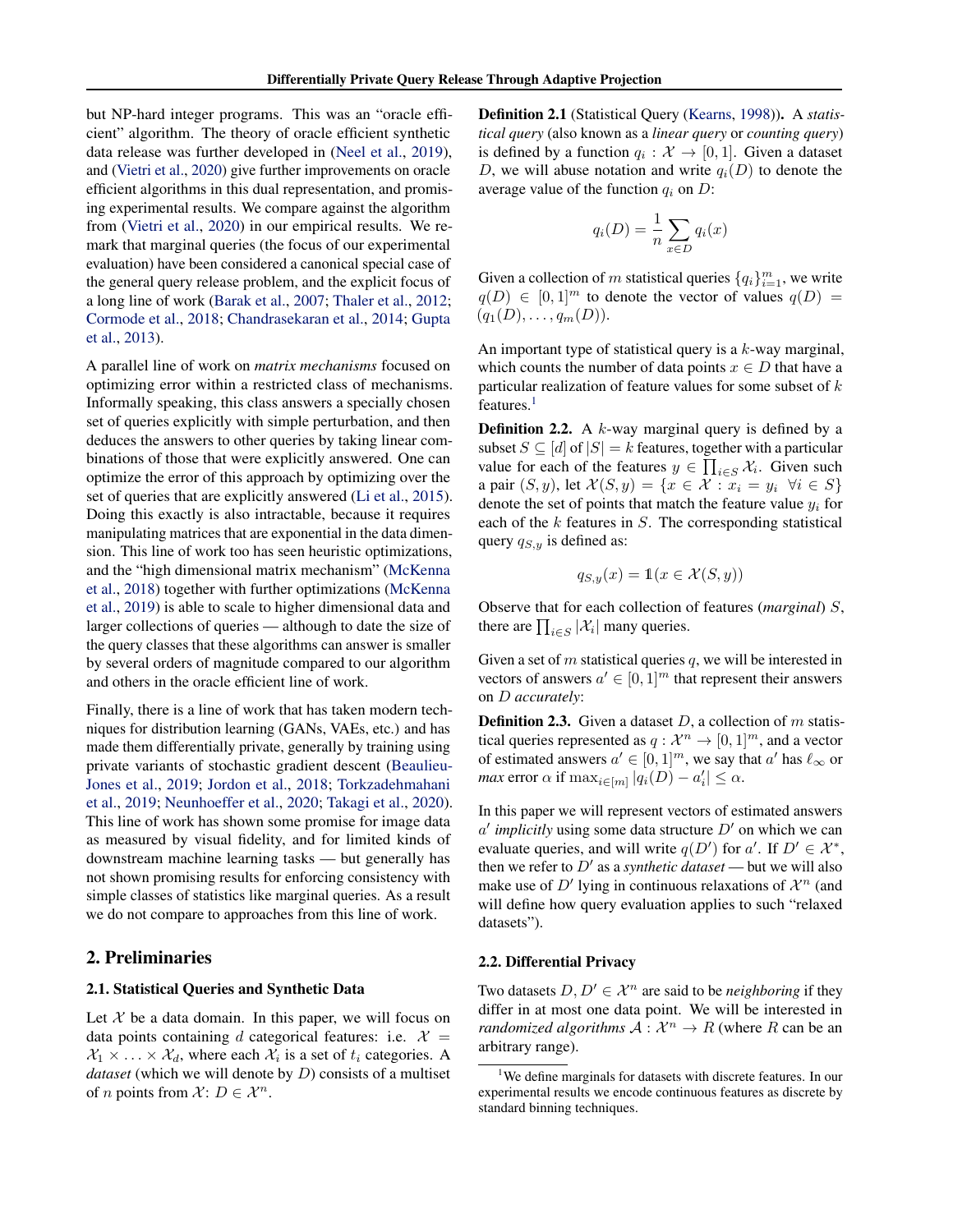<span id="page-3-0"></span>Definition 2.4 (Differential Privacy [\(Dwork et al.,](#page-9-0) [2006b;a\)](#page-9-0)). A randomized algorithm  $A: \mathcal{X}^n \to R$  is  $(\epsilon, \delta)$  differentially private if for all pairs of neighboring datasets  $D, D' \in \mathcal{X}^n$ and for all measurable  $S \subseteq R$ :

$$
\Pr[\mathcal{A}(D) \in S] \le \exp(\epsilon) \Pr[\mathcal{A}(D') \in S] + \delta.
$$

If  $\delta = 0$  we say that A is  $\epsilon$ -differentially private.

Differential privacy is not convenient for tightly handling the degradation of parameters under composition, and so as a tool for our analysis, we use the related notion of (zero) Concentrated Differential Privacy:

Definition 2.5 (Zero Concentrated Differential Privacy [\(Bun](#page-9-0) [& Steinke,](#page-9-0) [2016\)](#page-9-0)). An algorithm  $A: \mathcal{X}^n \to R$  satisfies ρ-zero Concentrated Differential Privacy (zCDP) if for all pairs of neighboring datasets  $D, D' \in \mathcal{X}^n$ , and for all  $\alpha \in$  $(0, \infty)$ :

$$
\mathbb{D}_{\alpha}(\mathcal{A}(D), \mathcal{A}(D')) \leq \rho \alpha
$$

where  $\mathbb{D}_{\alpha}(\mathcal{A}(D), \mathcal{A}(D'))$  denotes the  $\alpha$ -Renyi divergence between the distributions  $A(D)$  and  $A(D')$ .

zCDP enjoys clean composition and postprocessing properties:

Lemma 2.6 (Composition [\(Bun & Steinke,](#page-9-0) [2016\)](#page-9-0)). Let  $A_1: \mathcal{X}^n \to R_1$  be  $\rho_1$ -zCDP. Let  $A_2: \mathcal{X}^n \times R_1 \to R_2$ be such that  $A_2(\cdot, r)$  is  $\rho_2$ -zCDP for every  $r \in R_1$ . Then the algorithm  $A(D)$  that computes  $r_1 = A_1(D)$ ,  $r_2 =$  $\mathcal{A}_2(D, r_1)$  and outputs  $(r_1, r_2)$  satisfies  $(\rho_1 + \rho_2)$ -zCDP.

Lemma 2.7 (Post Processing [\(Bun & Steinke,](#page-9-0) [2016\)](#page-9-0)). Let  $A: \mathcal{X}^n \to R_1$  be  $\rho$ -zCDP, and let  $f: R_1 \to R_2$  be an arbitrary randomized mapping. Then  $f \circ A$  is also  $\rho$ -zCDP.

Together, these lemmas mean that we can construct zCDP mechanisms by modularly combining zCDP sub-routines. Finally, we can relate differential privacy with zCDP:

Lemma 2.8 (Conversions [\(Bun & Steinke,](#page-9-0) [2016\)](#page-9-0)).

- 1. If A is  $\epsilon$ -differentially private, it satisfies  $(\frac{1}{2}\epsilon^2)$ -zCDP.
- 2. If A is  $\rho$ -zCDP, then for any  $\delta > 0$ , it satisfies  $(\rho +$  $2\sqrt{\rho \log(1/\delta)}$ ,  $\delta$ )-differential privacy.

We will make use of two basic primitives from differential privacy, which we introduce here in the context of statistical queries. The first is the Gaussian mechanism.

Definition 2.9 (Gaussian Mechanism). The Gaussian mechanism  $G(D, q_i, \rho)$  takes as input a dataset  $D \in \mathcal{X}^n$ , a statistical query  $q_i$ , and a zCDP parameter  $\rho$ . It outputs  $a_i = q_i(D) + Z$ , where  $Z \sim N(0, \sigma^2)$ , where  $N(0, \sigma^2)$ is the Gaussian distribution with mean 0 and variance  $\sigma^2 = \frac{1}{2n^2\rho}.$ 

Lemma 2.10 ([\(Bun & Steinke,](#page-9-0) [2016\)](#page-9-0)). For any statistical query  $q_i$  and parameter  $\rho > 0$ , the Gaussian mechanism  $G(\cdot, q_i, \rho)$  satisfies  $\rho$ -zCDP.

The second is a simple private "selection" mechanism called report noisy max — we define a special case here, tailored to our use of it.

Definition 2.11 (Report Noisy Max With Gumbel Noise). The "Report Noisy Max" mechanism  $RNM(D, q, a, \rho)$ takes as input a dataset  $D \in \mathcal{X}^n$ , a vector of m statistical queries  $q$ , a vector of  $m$  conjectured query answers a, and a zCDP parameter  $\rho$ . It outputs the index of the query with highest noisy error estimate. Specifically, it outputs  $i^* = \arg \max_{i \in [m]} (|q_i(D) - a_i| + Z_i)$  where each  $Z_i \sim \text{Gumbel} \left( 1/\sqrt{2\rho}n \right).$ 

**Lemma 2.12.** For any vector of statistical queries  $q$ , vector of conjectured answers  $a$ , and zCDP parameter  $\rho$ ,  $RNM(\cdot, q, a, \rho)$  satisfies  $\rho$ -zCDP.

*Proof.* The report noisy max mechanism with Gumbel noise is equivalent to the exponential mechanism for sensitivity 1/n queries, and hence satisfies the bounded range property as defined in [\(Durfee & Rogers,](#page-9-0) [2019\)](#page-9-0). Lemma 3.2 of [\(Cesar & Rogers,](#page-9-0) [2021\)](#page-9-0) converts bounded range guarantees to zCDP guarantees, from which the claim follows.  $\Box$ 

## 3. Relaxing the Projection Mechanism

The projection mechanism of [\(Nikolov et al.,](#page-10-0) [2013\)](#page-10-0) can be described simply in our language. Given a collection of  $m$ statistical queries q and zCDP parameter  $\rho$ , it consists of two steps:

- 1. For each i, evaluate  $q_i$  on D using the Gaussian mechanism:  $\hat{a}_i = G(D, q_i, \rho/m)$ .
- 2. Find the synthetic dataset<sup>2</sup>  $D'$  whose query values are closest to  $\hat{a}$  in  $\ell_2$  norm — i.e., let  $D' =$  $\arg \min_{D' \in \mathcal{X}^*} ||q(D') - \hat{a}||_2.$

The output of the mechanism is the synthetic dataset  $D'$ , which implicitly encodes the answer vector  $a' = q(D')$ . Because the perturbation in Step 1 is Gaussian, and the projection is with respect to the  $\ell_2$  norm,  $D'$  is the maximum likelihood estimator for the dataset  $D$  given the noisy statistics  $\hat{a}$ . The projection also serves to enforce consistency constraints across all query answers, which perhaps counter-intuitively, is accuracy-improving. For intuition, the

 $2$ In fact, in [\(Nikolov et al.,](#page-10-0) [2013\)](#page-10-0), the projection is onto a set of datasets that allows datapoints to have positive or negative weights — but their analysis also applies to projections onto the set of synthetic datasets in our sense. A statement of this can be found as Lemma 5.3 in [\(Błasiok et al.,](#page-9-0) [2019\)](#page-9-0).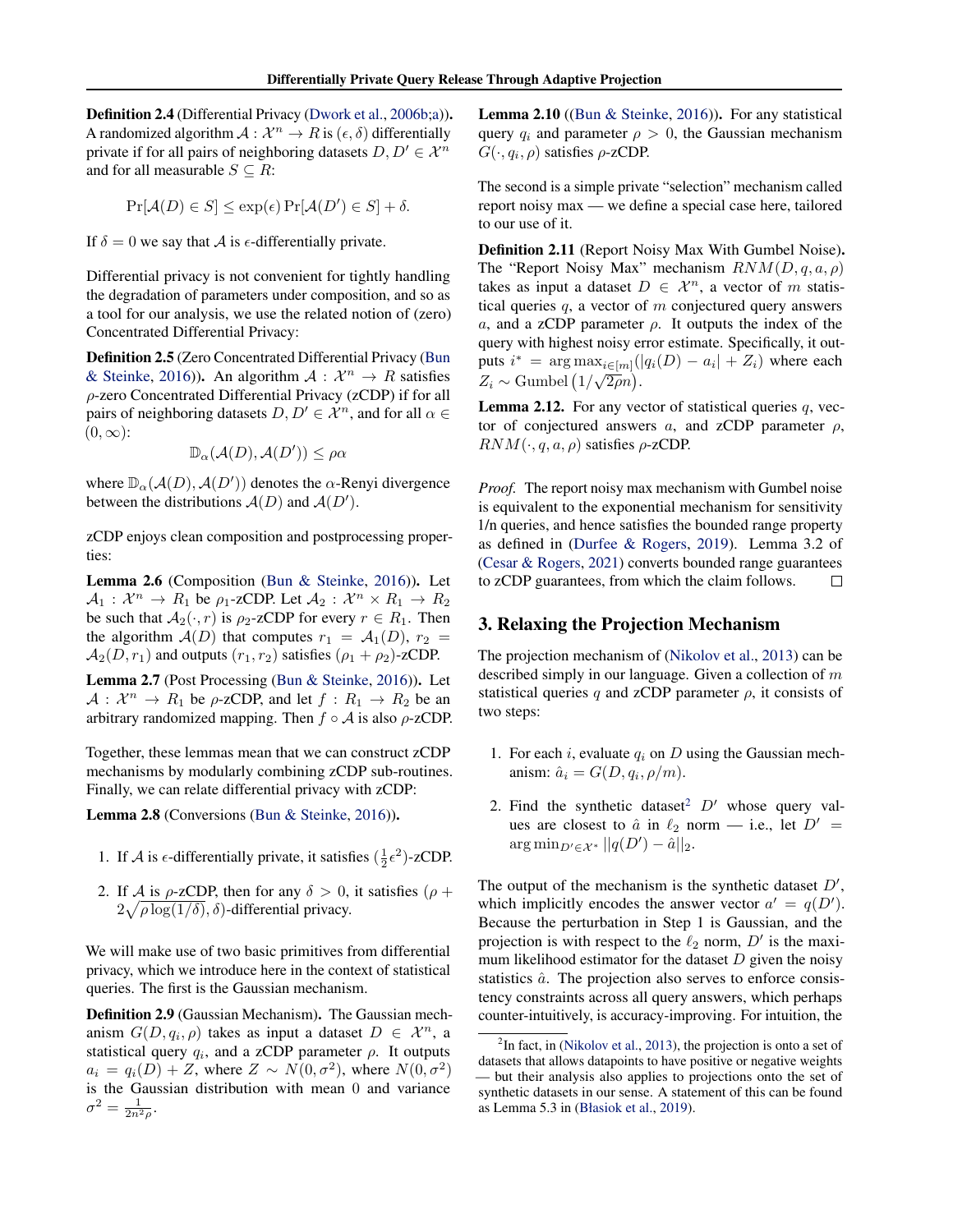reader can consider the case in which all queries  $q_i$  are identical: in this case, the scale of the initial Gaussian noise is  $\Omega(\sqrt{m}/n)$ , which is sub-optimal, because the single query of interest could have been privately answered with noise scaling only as  $O(1/n)$ . But the effect of the projection will be similar to *averaging* all of the perturbed answers  $\hat{a}_i$ , because  $q_i(D')$  will be constrained to take a fixed value across all  $i$  (since the queries are identical), and the mean of a vector of noisy estimates minimizes the Euclidean distance to those estimates. This has the effect of averaging out much of the noise, recovering error  $O(1/n)$ . The projection mechanism is easily seen to be  $\rho$ -zCDP — the m applications of  $(\rho/m)$ -zCDP instantiations of the Gaussian mechanism in Step 1 compose to satisfy  $\rho$ -zCDP by the composition guarantee of zCDP (Lemma [2.6\)](#page-3-0), and Step 2 is a post-processing operation, and so by Lemma [2.7](#page-3-0) does not increase the privacy cost. This mechanism is nearly optimal amongst the class of all differentially private mechanisms, as measured by  $\ell_2$  error, in the worst case over the choice of statistical queries [\(Nikolov et al.,](#page-10-0) [2013\)](#page-10-0). Unfortunately, Step 2 is in general an intractable computation, since it is a minimization of a non-convex and non-differentiable objective over an exponentially large discrete space. The first idea that goes into our algorithm (Algorithm [1\)](#page-5-0) is to relax the space of datasets  $\mathcal{X}^n$  to be a continuous space, and to generalize the statistical queries  $q_i$  to be differentiable over this space. Doing so allows us to apply powerful GPU-accelerated tools for differentiable optimization to the projection step 2.

From Categorical to Real Valued Features Our first step is to embed categorical features into *binary* features using a one-hot encoding. This corresponds to replacing each categorical feature  $\mathcal{X}_i$  with  $t_i$  binary features  $\mathcal{X}_i^1 \times \ldots \times \mathcal{X}_i^{t_i} = \{0,1\}^{t_i}$ , for each  $x \in \mathcal{X}$ . Exactly one of these new  $t_i$  binary features corresponding to categorical feature  $i$  is set to 1 for any particular data point  $x \in \mathcal{X}$ : If  $x_i = v_j$  for some  $v_j \in \mathcal{X}_i$ , then we set  $\mathcal{X}_i^j = 1$ and  $\mathcal{X}_i^{j'} = 0$  for all  $j' \neq j$ . Let  $d' = \sum_{i=1}^d t_i$  be the dimension of a feature vector that has been encoded using this one-hot encoding. Under this encoding, the datapoints x are embedded in the binary feature space  $\{0, 1\}^{d'}$ . We will aim to construct synthetic data that lies in a continuous relaxation of this binary feature space. For example, choosing  $\mathcal{X}^r = [0, 1]^d$  is natural. In our experiments, we choose  $\mathcal{X}^r = [-1, 1]^{d'}$ , which empirically leads to an easier optimization problem. In Section [4,](#page-5-0) we discuss a more structured projection mechanism that preserves the original dataset schema.

Let  $h: \mathcal{X} \to \{0,1\}^{d'}$  represent the function that maps a  $x \in \mathcal{X}$  to its one-hot encoding. We abuse notation and for a dataset  $D \in \mathcal{X}^n$ , write  $h(D)$  to denote the one-hot encoding of every  $x \in D$ .

From Discrete to Differentiable Queries Consider a marginal query  $q_{S,y} : \mathcal{X} \to \{0,1\}$  defined by some  $S \subseteq [d]$ and  $y \in \prod_{i \in S} \mathcal{X}_i$ . Such a query can be evaluated on a vector of categorical features  $x \in \mathcal{X}$  in our original domain. Our goal is to construct an *equivalent extended differentiable query*  $\hat{q}_{S,y} : \mathcal{X}^r \to \mathbb{R}$  that has two properties:

Definition 3.1 (Equivalent Extended Differentiable Query). Given a statistical query  $q_i : \mathcal{X} \to [0,1]$ , we say that  $\hat{q}_i : \mathcal{X}^r \to \mathbb{R}$  is an extended differentiable query that is equivalent to  $q_i$  if it satisfies the following two properties:

- 1.  $\hat{q}_i$  is differentiable over  $\mathcal{X}^r$  i.e. for every  $x \in \mathcal{X}^r$ ,  $\nabla q_i(x)$  is defined, and
- 2.  $\hat{q}_i$  agrees with  $q_i$  on every feature vector that results from a one-hot encoding. In other words, for every  $x \in \mathcal{X}$ :  $q_i(x) = \hat{q}_i(h(x))$ .

We will want to give equivalent extended differentiable queries for the class of  $k$ -way marginal queries. Towards this end, we define a product query:

**Definition 3.2.** Given a subset of features  $T \subseteq [d']$ , the product query  $q_T : \mathcal{X}^r \to \mathbb{R}$  is defined as:  $q_T(x) =$  $\prod_{i\in T} x_i$ .

By construction, product queries satisfy the first requirement for being extended differentiable queries: they are defined over the entire relaxed feature space  $\mathcal{X}^r$ , and are differentiable (since they are monomials over a real valued vector space). It remains to observe that for every marginal query  $q_{S,y}$ , there is an equivalent product query  $\hat{q}_{S,y}$  that takes value  $q_{S,y}(x)$  on the one-hot encoding  $h(x)$  of x for every x.

**Lemma 3.3.** Every  $k$ -way marginal query has an equivalent extended differentiable query in the class of product queries. In other words, for every  $k$ -way marginal query  $q_{S,y} : \mathcal{X}^n \to \{0,1\}$ , there is a corresponding product query  $\hat{q}_{S,y} = q_T(y) : \mathcal{X}^r \to \mathbb{R}$  with  $|T| = k$  such that for every  $x \in \mathcal{X}$ :  $q_{S,y}(x) = q_T(h(x)).$ 

*Proof.* We construct  $T$  in the straightforward way: for every  $i \in S$ , we include in T the coordinate corresponding to  $y_i \in \mathcal{X}_i$ . Now consider any x such that  $q_{S,y}(x) = 1$ . It must be that for every  $i \in S$ ,  $x_i = y_i$ . By construction, the product  $q_T(h(x)) = \prod_{j \in T} h(x)_j = 1$  because all terms in the product evaluate to 1. Similarly, if  $q_{S,y}(x) = 0$ , then it must be that for at least one coordinate  $j \in T$ ,  $h(x)_{i} = 0$ , and so  $q_T(h(x)) = \prod_{j \in T} h(x)_j = 0$ .  $\Box$ 

## 4. The Relaxed Adaptive Projection (RAP) Mechanism

We here introduce the "Relaxed Adaptive Projection" (RAP) mechanism (Algorithm [2\)](#page-6-0), which has three hyper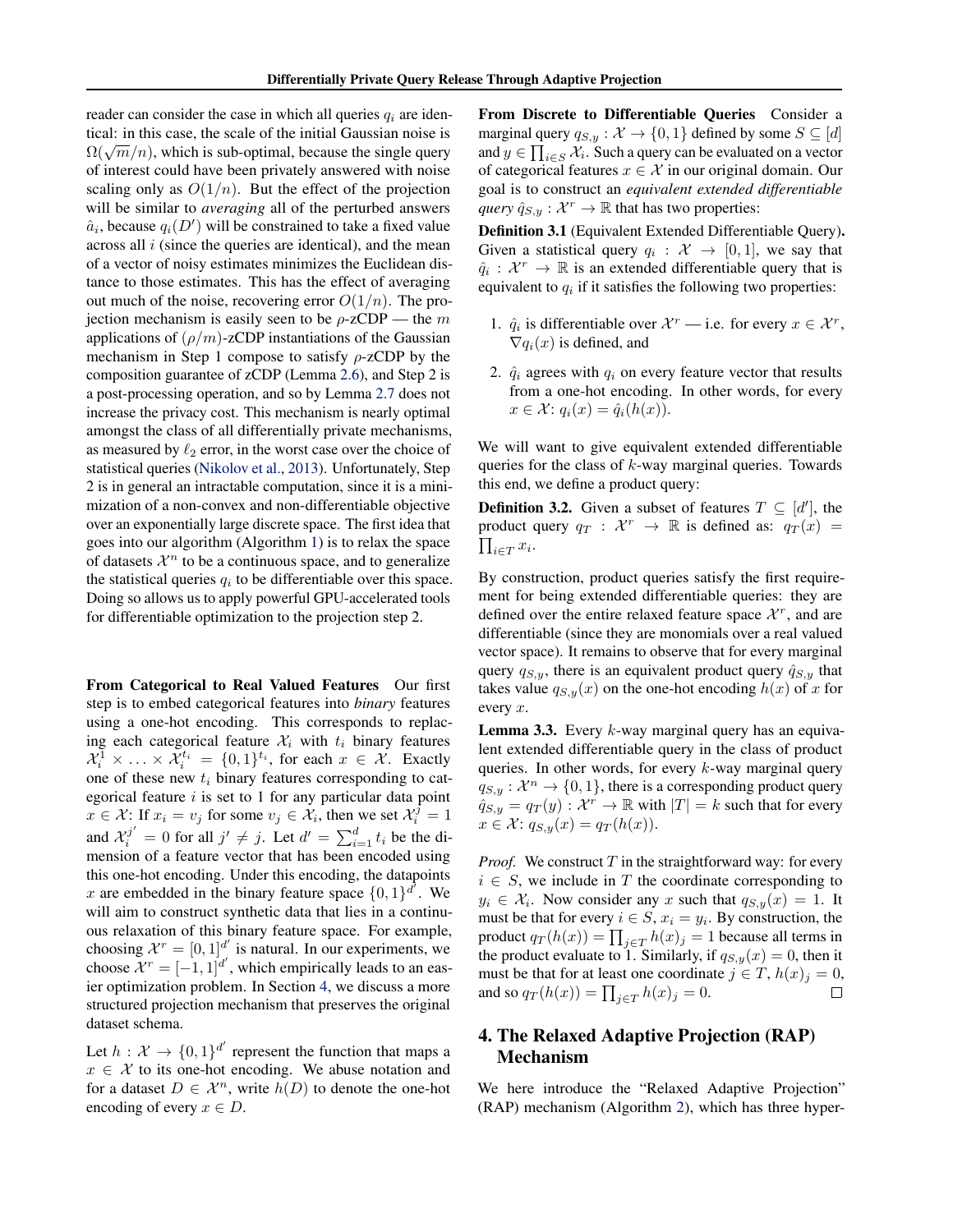<span id="page-5-0"></span>parameters: the *number of adaptive rounds* T, the *number of queries per round* K, and the *size of the (relaxed) synthetic dataset*  $n'$ . In the simplest case, when  $T = 1$  and  $K = m$ , we recover the natural relaxation of the projection mechanism:

- 1. We evaluate each query  $q_i \in Q$  on D using the Gaussian mechanism to obtain a noisy answer  $\hat{a}_i$ , and
- 2. Find a *relaxed* synthetic dataset  $D' \in X^r$  whose equivalent extended differentiable query values are closest to  $\hat{a}$  in  $\ell_2$  norm:  $D' = \arg \min_{D' \in (X^r)^{n'}} ||\hat{q}(D') - \hat{a}||_2$ .

Because step 2 is now optimizing a continuous, differentiable function over a continuous space (of dimension  $d' \cdot n'$ , we can use existing tool kits for performing the optimization – for example, we can use auto-differentiation tools, and optimizers like Adam [\(Kingma & Ba,](#page-10-0) [2015\)](#page-10-0). (Recall that the projection is a post-processing of the Gaussian mechanism, and so the privacy properties of the algorithm are independent of our choice of optimizer). Here  $n'$  is a hyperparameter that we can choose to trade off the expressivity of the synthetic data with the running-time of the optimization: If we choose  $n' = n$ , then we are assured that it is possible to express D exactly in our relaxed domain: as we choose smaller values of  $n'$ , we introduce a source of representation error, but decrease the dimensionality of the optimization problem in our projection step, and hence improve the runtime of the algorithm. In this simple case, we can recover an accuracy theorem by leveraging the results of [\(Nikolov](#page-10-0) [et al.,](#page-10-0) [2013\)](#page-10-0):

**Theorem 4.1.** *Fix privacy parameters*  $\epsilon, \delta > 0$ *, a synthetic dataset size* n 0 *, and any set of* m k*-way product queries* q*. If the minimization in the projection step is solved exactly, then the average error for the RAP mechanism when*  $T = 1$ *and* K = m *can be bounded as:*

$$
\sqrt{\frac{1}{m}||q(D) - q(D')||_2^2} \le
$$
  

$$
O\left(\frac{(d'(\log k + \log n') + \log(1/\beta)\ln(1/\delta))^{1/4}}{\sqrt{\epsilon n}} + \frac{\sqrt{\log k}}{\sqrt{n'}}\right)
$$

*with probability* 1 − β *over the realization of the Gaussian noise.*

### See Appendix [A](#page--1-0) for proof.

This is an "oracle efficient" accuracy theorem in the style of [\(Gaboardi et al.,](#page-9-0) [2014;](#page-9-0) [Vietri et al.,](#page-10-0) [2020;](#page-10-0) [Neel et al.,](#page-10-0) [2020\)](#page-10-0) in the sense that it assumes that our heuristic optimization succeeds (note that this assumption is not needed for the privacy of our algorithm, which we establish in Theorem 4.2). Compared to the accuracy theorem for the FEM algorithm proven in [\(Vietri et al.,](#page-10-0) [2020\)](#page-10-0), our theorem improves by a proven in  $\sqrt{d'}$ .<br>factor of  $\sqrt{d'}$ .

In the general case, our algorithm runs in  $T$  rounds: After each round t, we have answered some *subset* of the queries  $Q_S \subseteq Q$ , and perform a projection only with respect to the queries in  $Q<sub>S</sub>$  for which we have estimates, obtaining an intermediate relaxed synthetic dataset  $D'_t$ . At the next round, we augment  $Q_S$  with K additional queries  $q_i$  from  $Q \setminus Q_S$ chosen (using report noisy max) to maximize the disparity  $|q_i(D'_t) - q_i(D)|$ . We then repeat the projection. In total, this algorithm only explicitly answers  $T \cdot K$  queries, which might be  $\ll m$ . But by selectively answering queries for which the consistency constraints imposed by the projection with respect to previous queries have not correctly fixed, we aim to expend our privacy budget more wisely. Adaptively answering a small number of "hard" queries has its roots in a long theoretical line of work [\(Roth & Roughgarden,](#page-10-0) [2010;](#page-10-0) [Hardt & Rothblum,](#page-9-0) [2010;](#page-9-0) [Gupta et al.,](#page-9-0) [2012\)](#page-9-0).

Algorithm 1 Relaxed Projection (RP)

**Input:** A vector of differentiable queries  $q: \mathcal{X}^r \to \mathbb{R}^{m'}$ , a vector of target answers  $\hat{a} \in \mathbb{R}^{m'}$ , and an initial dataset  $D' \in (\mathcal{X}^r)^{n'}.$ 

Use any differentiable optimization technique (Stochastic Gradient Descent, Adam, etc.) to attempt to find:

$$
D_S = \arg\min_{D' \in (\mathcal{X}^r)^{n'}} ||q(D') - \hat{a}||_2^2
$$

Output  $D<sub>S</sub>$ .

Theorem 4.2. *For any query class* Q*, any set of parameters*  $K, T, n'$ , and any privacy parameters  $\epsilon, \delta > 0$ , the  $RAP$  *mechanism*  $RAP(\cdot, Q, K, T, n', \epsilon, \delta)$  *(Algorithm [2\)](#page-6-0) is*  $(\epsilon, \delta)$ -differentially private.

See Appendix [B](#page--1-0) for proof.

Randomized Rounding to Output a Synthetic Dataset We use the SparseMax [\(Martins & Astudillo,](#page-10-0) [2016\)](#page-10-0) transformation to generate relaxed synthetic data in which each set of one-hot columns, corresponding to the original features, is normalized to a (sparse) probability distribution. More specifically, after each step of the optimization technique in Algorithm. 1, we apply SparseMax independently to each set of encoded columns in the synthetic dataset  $D<sub>S</sub>$ . Randomized rounding (i.e. for each feature independently, selecting a one-hot encoding with probability proportional to its probability in the relaxed synthetic data) can then be applied to produce a synthetic dataset consistent with the original schema. This preserves the expected value of marginal queries, and can preserve their values exactly in the limit as we take multiple samples. As we show in our experiments, preserving the worst case error over many marginals requires only moderate oversampling in practice (5 samples per data point).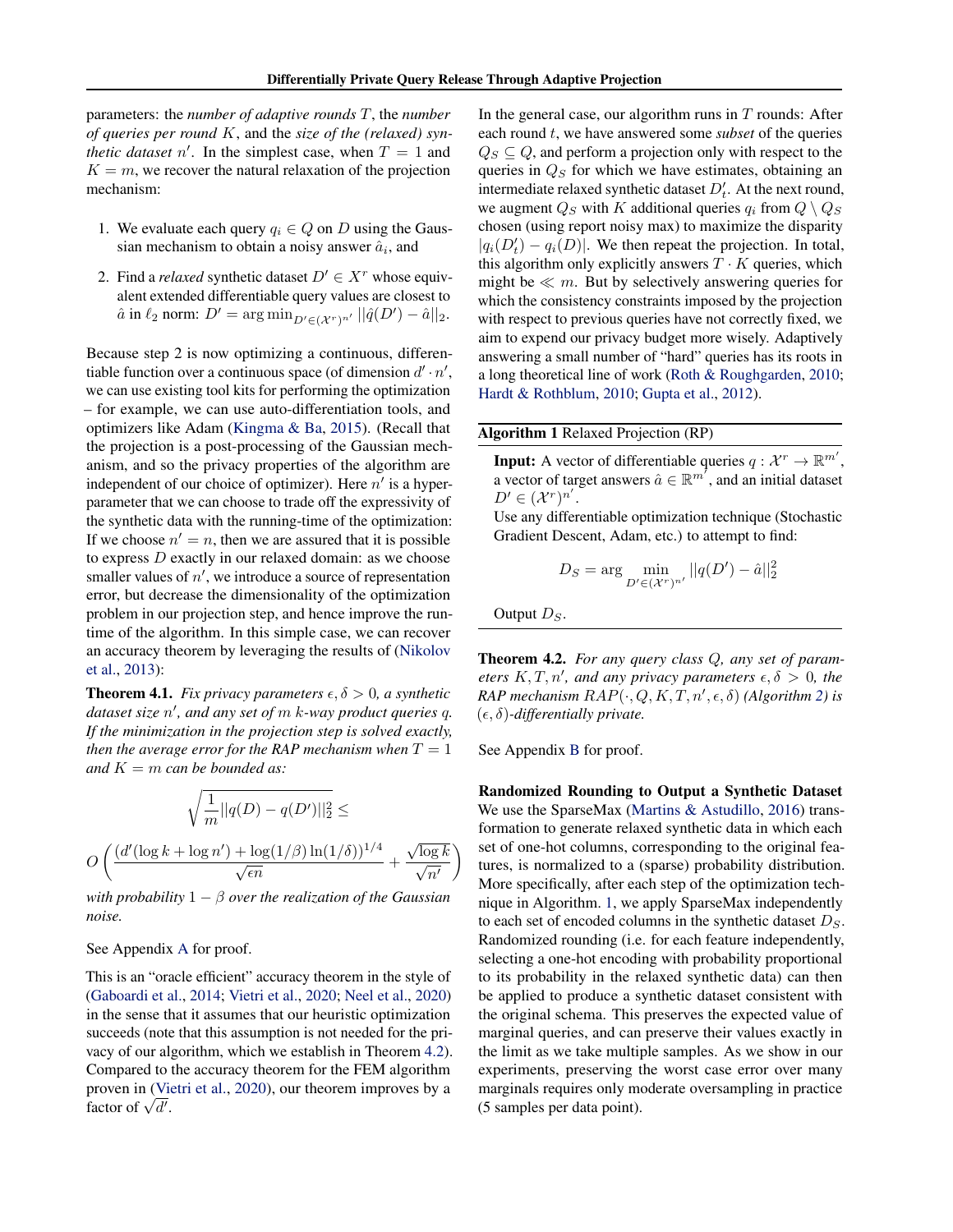## <span id="page-6-0"></span>Algorithm 2 Relaxed Adaptive Projection (RAP)

**Input:** A dataset  $D$ , a collection of  $m$  statistical queries Q, a "queries per round" parameter  $K \leq m$ , a "number of iterations" parameter  $T \leq m/K$ , a synthetic dataset size  $n'$ , and differential privacy parameters  $\epsilon$ ,  $\delta$ . Let  $\rho$  be such that:

$$
\epsilon = \rho + 2\sqrt{\rho \log(1/\delta)}
$$

if  $T = 1$  then for  $i = 1$  to m do Let  $\hat{a}_i = G(D, q_i, \rho/m)$ . end for Randomly initialize  $D' \in (\mathcal{X}^r)^{n'}$ . Output  $D' = RP(q, \hat{a}, D').$ else

Let  $Q_S = \emptyset$  and  $D'_0 \in (\mathcal{X}^r)^{n'}$  be an arbitrary initialization. for  $t = 1$  to  $T$  do for  $k = 1$  to  $K$  do Define  $\hat{q}^{Q\setminus Q_S}(x) = (\hat{q}_i(x) : q_i \in Q \setminus Q_S)$  where

 $\hat{q}_i$  is an equivalent extended differentiable query for  $q_i$ . Let  $q_i = RNM(D, \hat{q}^{Q\setminus Q_S}, \hat{q}^{Q\setminus Q_S}(D'_{t-1}), \frac{\rho}{2T \cdot K}).$ Let  $Q_S = Q_S \cup \{q_i\}.$ Let  $\hat{a}_i = G(D, q_i, \frac{\rho}{2T \cdot K}).$ 

end for Define  $q^{Q_S}(x) = (q_i(x) : q_i \in Q_S)$  and  $\hat{a} = \{\hat{a}_i :$  $q_i \in Q_S$  where  $\hat{q}_i$  is an equivalent extended differentiable query for  $q_i$ . Let  $D'_t = RP(q^{Q_s}, \hat{a}, D'_{t-1})$ . end for Output  $D'_T$ . end if

### 5. Empirical Evaluation

### 5.1. Implementation and Hyperparameters

We implement<sup>3</sup> Algorithm 2 in Python (Van Rossum  $\&$ [Drake,](#page-10-0) [2009\)](#page-10-0), using the JAX library [\(Bradbury et al.,](#page-9-0) [2018\)](#page-9-0) for auto-differentiation of queries and the Adam optimizer [\(Kingma & Ba,](#page-10-0) [2015\)](#page-10-0) (with learning rate 0.001) for the call to RP (Algorithm [1\)](#page-5-0). For each call to RP, we do early stopping if the relative improvement on the loss function between consecutive Adam steps is less than  $10^{-7}$ . The number of maximum Adam steps per RP round is set to 5000. Fig. 1 contains a Jax code snippet, which computes 3-way product queries on a dataset  $D$ . A benefit of using JAX (or other packages with autodifferentiation capabilities) is that to instantiate the algorithm for a new query class, all that is required is to write a new python function which computes queries in the class — we do not need to perform

```
import jax.numpy as np
def three way -marginals(D):
    return np. einsum ('ij, ik, il \rightarrowjkl', D, D,
         D) /D. shape [0]
```
Figure 1. Python function used to compute 3-way product queries

any other reasoning about the class. In contrast, approaches like [\(Gaboardi et al.,](#page-9-0) [2014;](#page-9-0) [Vietri et al.,](#page-10-0) [2020\)](#page-10-0) require deriving an integer program to *optimize* over each new class of interest, and approaches like [\(McKenna et al.,](#page-10-0) [2019\)](#page-10-0) require performing an expensive optimization over each new workload of interest. This makes our method more easily extensible.

JAX also has the advantages of being open source and able to take advantage of GPU acceleration. We run our experiments for Algorithm 2 on an EC2 p2.xlarge instance (1 GPU, 4 CPUs, 61 GB RAM). For FEM we use the code from the authors of [\(Vietri et al.,](#page-10-0) [2020\)](#page-10-0) available at <https://github.com/giusevtr/fem>, using the hyperparameters given in their tables 2 and 3 for the experimental results we report in Figures [2](#page-7-0) and [3,](#page-8-0) respectively. Their code requires the Gurobi integer program solver; we were able to obtain a license to Gurobi for a personal computer, but not for EC2 instances, and so we run FEM on a 2019 16" MacBook Pro (6 CPUs, 16GB RAM) (Gurobi does not support GPU acceleration) — as a result we do not report timing comparisons. We remark that an advantage of our approach is that it can leverage the robust open-source tooling (like JAX and Adam) that has been developed for deep learning, to allow us to easily take advantage of largescale distributed GPU accelerated computation.

For HDMM+LSS and HDMM+PGM implementations, we used code provided by the authors of [\(McKenna et al.,](#page-10-0) [2019\)](#page-10-0) which was hard-coded with a query strategy for a particular set of 62876 marginal queries on the Adult dataset, which we also run on a MacBook Pro.

For most experiments, we set the size of the synthetic data  $n' = 1000$  — significantly smaller than n for both of our datasets (see Table [1\)](#page-7-0). See Appendix [C](#page--1-0) for an investigation of performance as a function of  $n'$ . For the remaining hyperparameters  $K$  and  $T$ , we optimize over a small grid of values (see Table [2\)](#page-7-0) and report the combination with the smallest error. This is also how error is reported for FEM. For all experiments we optimize over  $\mathcal{X}^r = [-1, 1]^{d'}$ , which empirically had better convergence rates compared to using  $\mathcal{X}^r = [0, 1]^d'$  — likely because gradients of our queries vanish at 0.

<sup>&</sup>lt;sup>3</sup> [github.com/amazon-research/relaxed-adaptive-projection](https://www.github.com/amazon-research/relaxed-adaptive-projection)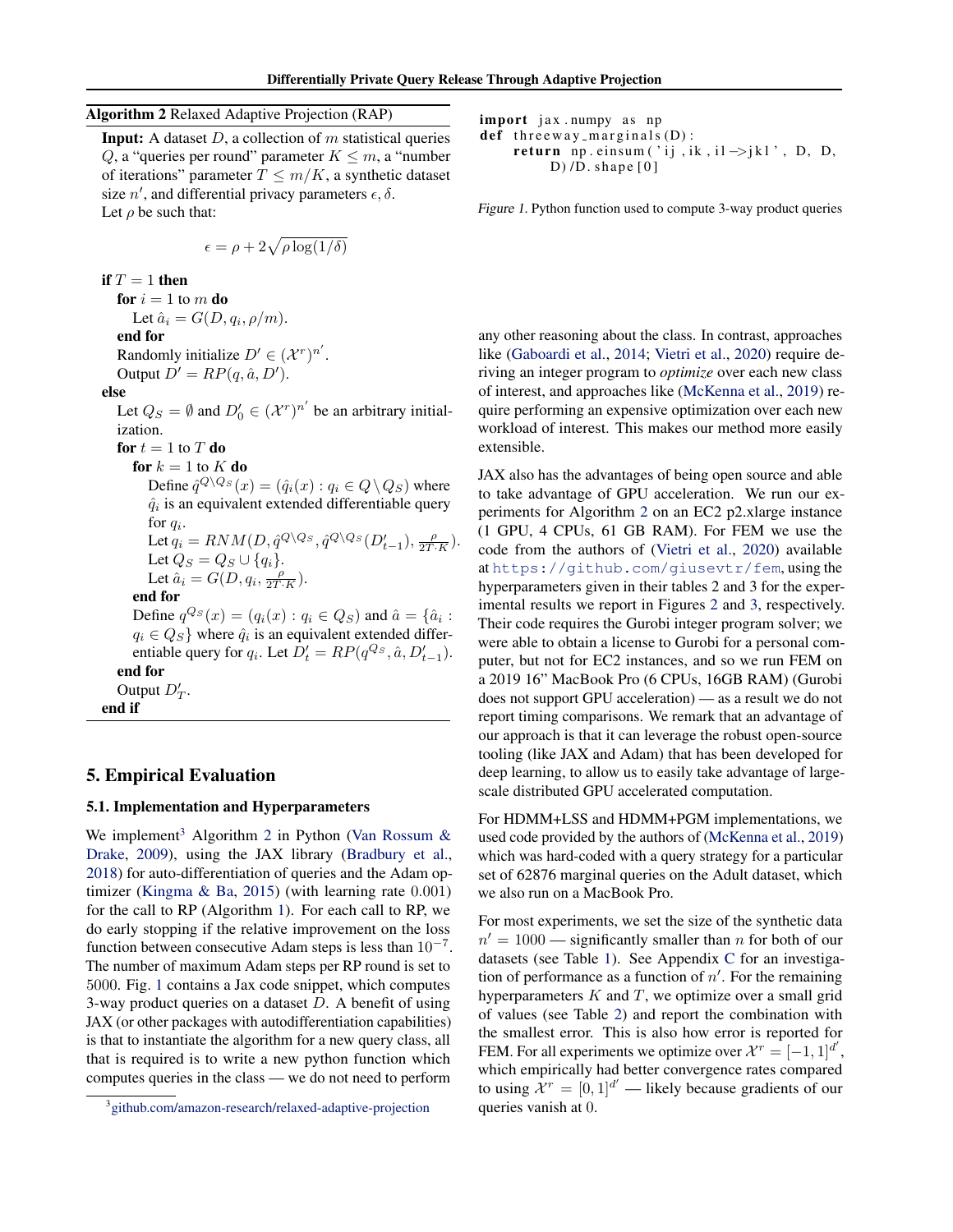Differentially Private Query Release Through Adaptive Projection

 $0.0\frac{1}{0.01}$ 

 $0.05 \quad 0.1$ 

 $0.2$  $0.5$  $1.0$ 

<span id="page-7-0"></span>

|             |                |     | Dataset Records Features Transformed Binary Features |
|-------------|----------------|-----|------------------------------------------------------|
|             | ADULT 48842 15 |     | 588                                                  |
| LOANS 42535 |                | -48 | 4427                                                 |

Table 1. Datasets. Each dataset starts with the given number of original (categorical and real valued) features. After our transformation, it is encoded as a dataset with a larger number of binary features.

| Parameter | Description          | Values         |
|-----------|----------------------|----------------|
| K         | Queries per round    | 5 10 25 50 100 |
| T         | Number of iterations | 2 5 10 25 50   |

Table 2. RAP hyperparameters tested in our experiments

### 5.2. Selecting Marginals

For our main set of experiments comparing to the FEM algorithm of [\(Vietri et al.,](#page-10-0) [2020\)](#page-10-0), we mirror their experimen-tal design in [\(Vietri et al.,](#page-10-0) [2020\)](#page-10-0), and given  $k$ , we select a number of marginals  $S$  (i.e., subsets of categorical features), referred to as the *workload*, at random, and then enumerate all queries consistent with the selected marginals (i.e., we enumerate all  $y \in \prod_{i \in S} \mathcal{X}_i$ ). For each experiment, we fix the query selection process and random seed so that both algorithms in our comparisons are evaluated on exactly the same set of queries. See Fig. [7](#page--1-0) in Appendix [C](#page--1-0) for the total number of selected queries across different workloads on both of our datasets, which vary in a range between  $10<sup>5</sup>$ and  $10<sup>8</sup>$ . For our comparison to the HDMM variants of [\(McKenna et al.,](#page-10-0) [2019\)](#page-10-0), we compare on the particular set of 62876 3-way marginal queries on Adult for which the hardcoded query strategy in their provided code is optimized on.

### 5.3. Experimental Results

We evaluate both our algorithm and FEM on the two datasets used by [\(Vietri et al.,](#page-10-0) [2020\)](#page-10-0) in their evaluation: ADULT and LOANS [\(Dua & Graff,](#page-9-0) [2017\)](#page-9-0).

Just as in [\(Vietri et al.,](#page-10-0) [2020\)](#page-10-0), both datasets are transformed so that all features are categorical — real valued features are first bucketed into a finite number of categories. The algorithms are then run on a one-hot encoding of the discrete features, as we described in Section [3.](#page-3-0) To ensure consistency, we use the pre-processed data exactly as it appears in their repository for [\(Vietri et al.,](#page-10-0) [2020\)](#page-10-0). See Table 1 for a summary of the datasets.

We mirror the evaluation in [\(Vietri et al.,](#page-10-0) [2020\)](#page-10-0) and focus our experiments comparing to FEM on answering 3-way and 5-way marginals.

We also compare to the High Dimensional Matrix Mechanism (HDMM) with Local Least Squares (HDMM+LLS) and Probabilistic Graphical Model (HDMM+PGM) infer-



(c) ADULT dataset on 5-way (d) LOANS dataset on 5-way marginals marginals

 $\frac{8}{5}$  0.25

 $0.00$ 

 $0.01$ 

 $0.05 \quad 0.1$  $0.2$   $0.5$  $1.0$ 

Figure 2. Max-error for 3 and 5-way marginal queries on different privacy levels. The number of marginals is fixed at 64.

ence from [\(McKenna et al.,](#page-10-0) [2019\)](#page-10-0), but these mechanisms do not scale to large workloads, and the existing implementations are hard-coded with optimizations for a fixed set of queries on Adult. Hence in our comparison to HDMM+LSS and HDMM+PGM, we can only run these algorithms on the fixed set of 62876 3-way marginals defined on the Adult dataset that the code supports.

We use the maximum error between answers to queries on the synthetic data and the correct answers on the real data across queries  $(\max_i |q_i(D') - q_i(D)|)$  as a performance measure. For calibration, we also report a naive baseline corresponding to the error obtained by answering every query with "0". Error above this naive baseline is uninteresting. For all experiments, we fix the privacy parameter  $\delta$  to  $\frac{1}{n^2}$ , where *n* is the number of records in the dataset, and vary  $\epsilon$ as reported.

In Figs. 2[-5\(](#page-8-0)a) we show how our performance scales with the privacy budget  $\epsilon$  for a fixed number of marginals. Figs. [3,](#page-8-0) [4](#page-8-0) show our performance for a fixed privacy budget as we increase the number of marginals being preserved.

We significantly outperform FEM in all comparisons considered, and performance is particularly strong in the important high-privacy and high workload regimes (i.e., when  $\epsilon$  is small and m is large). However, both HDMM+PGM and HDMM+LLS outperform RAP in the small workload regime in the comparison we are able to run.

Figure [5](#page-8-0) (b) shows how randomized rounding, when applied on the synthetic dataset generated by RAP and SparseMax, affects the error on the marginals for different levels of over-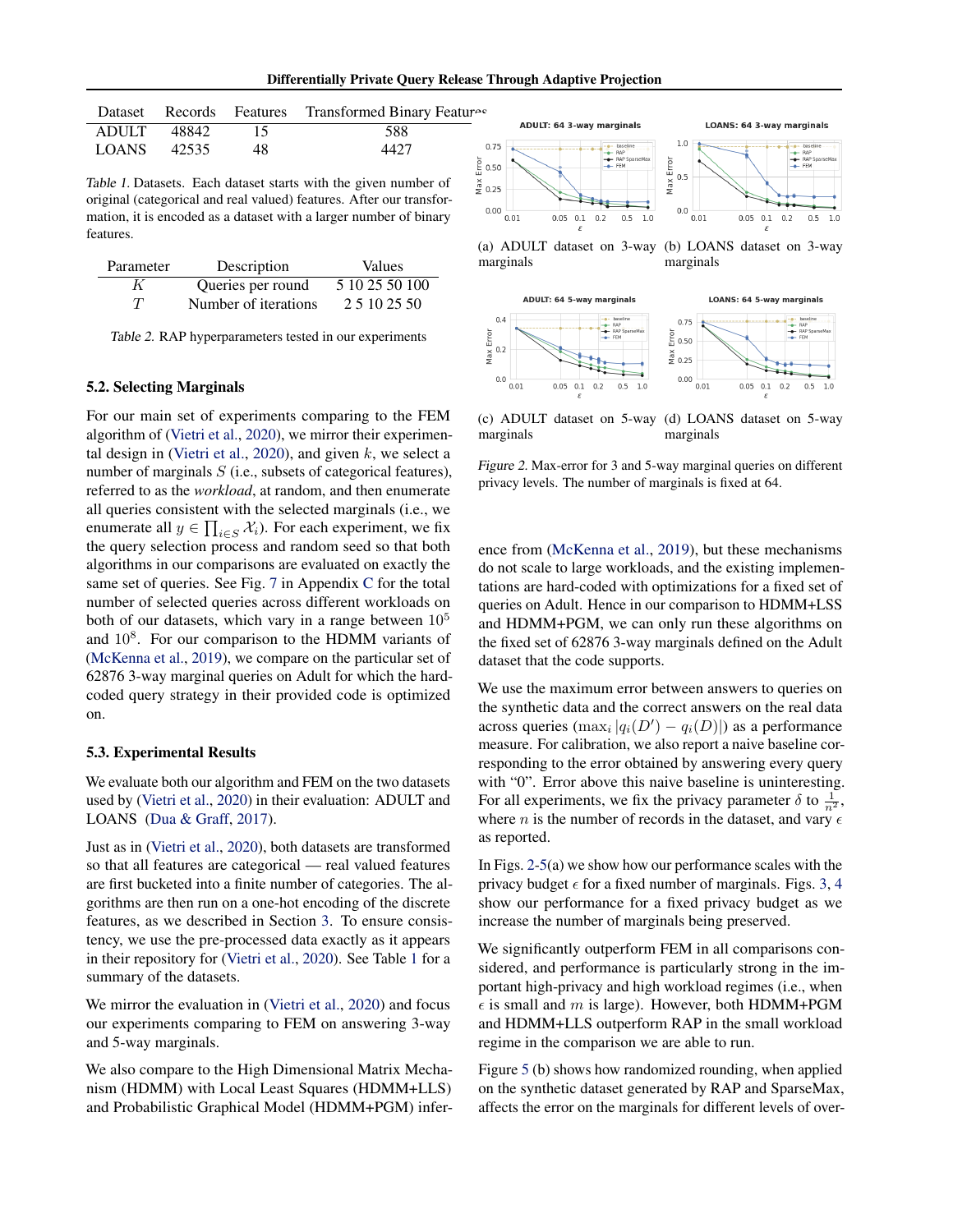<span id="page-8-0"></span>





(c) ADULT dataset on 5-way marginals (d) LOANS dataset on 5-way marginals





(a) ADULT dataset on 3-way marginals (b) LOANS dataset on 3-way marginals



(c) ADULT dataset on 5-way marginals (d) LOANS dataset on 5-way marginals

Figure 4. Max error for increasing number of 3 and 5-way marginal queries with  $\epsilon = 0.05$ 

sampling. The error after randomly rounding each data point 5 times (obtaining a synthetic dataset of size  $n' = 5,000$ ) approaches the error before applying randomized rounding and slowly converges for larger oversampling rates.

We also investigate the run-time and accuracy of our algorithm as a function of the synthetic dataset size  $n'$  — see Figure 6, and Appendix [C](#page--1-0) for more details. Here we note two things: (i) We can take  $n'$  quite small as a function of the true dataset size *n*, until a certain point (below  $n' = 1000$ )



Figure 5. (a):Max-error of HDMM variants and RAP for the set of 15 3-way marginal queries on ADULT provided by [\(McKenna](#page-10-0) [et al.,](#page-10-0) [2019\)](#page-10-0) at different privacy levels. (b) Max Error of RAP before and after randomized rounding with different levels of oversampling.



Figure 6. (a) Error and (b) run-time as a function of the synthetic dataset size  $n'$ .

at which point error starts increasing, (ii) Run time also decreases with  $n'$ , until we take  $n'$  quite small, at which point the optimization problem appears to become more difficult.

Finally, as we have noted already, an advantage of our approach is its easy extensibility: to operate on a new query class, it is sufficient to write the code to evaluate queries in that class. To demonstrate this, in the Appendix we plot results for a different query class: linear threshold functions.

## 6. Conclusion

We have presented a new, extensible method for privately answering large numbers of statistical queries, and producing synthetic data consistent with those queries. Our method relies on a continuous, differentiable relaxation of the projection mechanism, which allows us to use existing powerful tooling developed for deep learning. We demonstrate on a series of experiments that our method out-performs existing techniques across a wide range of parameters in the large workload regime.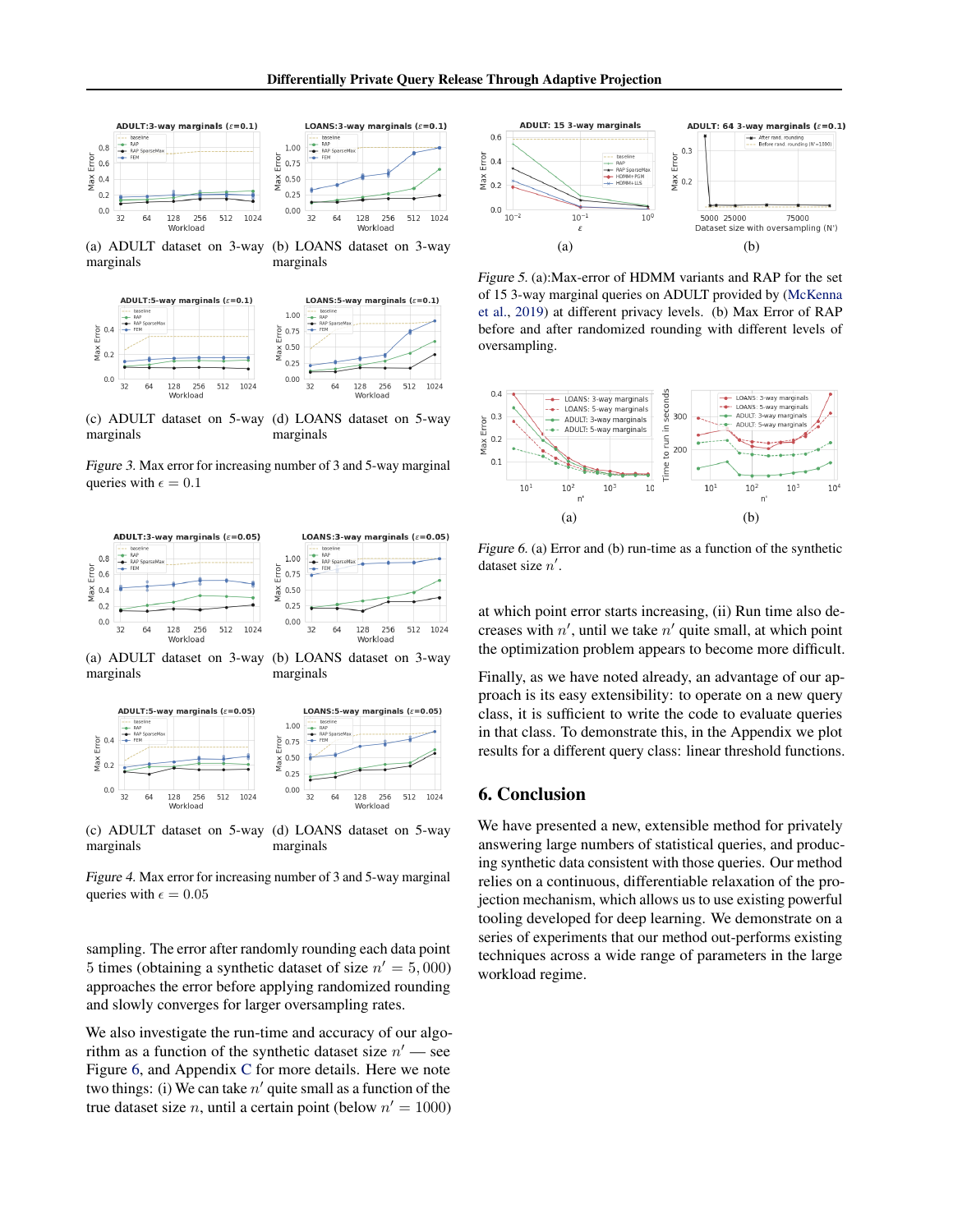## <span id="page-9-0"></span>References

- Barak, B., Chaudhuri, K., Dwork, C., Kale, S., McSherry, F., and Talwar, K. Privacy, accuracy, and consistency too: a holistic solution to contingency table release. In *Proceedings of the twenty-sixth ACM SIGMOD-SIGACT-SIGART symposium on Principles of database systems*, pp. 273–282, 2007.
- Beaulieu-Jones, B. K., Wu, Z. S., Williams, C., Lee, R., Bhavnani, S. P., Byrd, J. B., and Greene, C. S. Privacypreserving generative deep neural networks support clinical data sharing. *Circulation: Cardiovascular Quality and Outcomes*, 12(7):e005122, 2019.
- Błasiok, J., Bun, M., Nikolov, A., and Steinke, T. Towards instance-optimal private query release. In *Proceedings of the Thirtieth Annual ACM-SIAM Symposium on Discrete Algorithms*, pp. 2480–2497. SIAM, 2019.
- Blum, A., Ligett, K., and Roth, A. A learning theory approach to non-interactive database privacy. In *Proceedings of the fortieth annual ACM symposium on Theory of computing*, pp. 609–618, 2008.
- Bradbury, J., Frostig, R., Hawkins, P., Johnson, M. J., Leary, C., Maclaurin, D., Necula, G., Paszke, A., VanderPlas, J., Wanderman-Milne, S., and Zhang, Q. JAX: composable transformations of Python+NumPy programs, 2018. URL <http://github.com/google/jax>.
- Bun, M. and Steinke, T. Concentrated differential privacy: Simplifications, extensions, and lower bounds. In *Theory of Cryptography Conference*, pp. 635–658. Springer, 2016.
- Cesar, M. and Rogers, R. Bounding, concentrating, and truncating: Unifying privacy loss composition for data analytics. In *Algorithmic Learning Theory*, pp. 421–457. PMLR, 2021.
- Chandrasekaran, K., Thaler, J., Ullman, J., and Wan, A. Faster private release of marginals on small databases. In *Proceedings of the 5th conference on Innovations in theoretical computer science*, pp. 387–402, 2014.
- Cormode, G., Kulkarni, T., and Srivastava, D. Marginal release under local differential privacy. In *Proceedings of the 2018 International Conference on Management of Data*, pp. 131–146, 2018.
- Dua, D. and Graff, C. UCI machine learning repository, 2017. URL <http://archive.ics.uci.edu/ml>.
- Durfee, D. and Rogers, R. M. Practical differentially private top-k selection with pay-what-you-get composition. *Advances in Neural Information Processing Systems*, 32: 3532–3542, 2019.
- Dwork, C. and Roth, A. The algorithmic foundations of differential privacy. *Found. Trends Theor. Comput. Sci.*, 9(3–4):211–407, August 2014. ISSN 1551-305X. doi: 10.1561/0400000042. URL [https://doi.org/10.](https://doi.org/10.1561/0400000042) [1561/0400000042](https://doi.org/10.1561/0400000042).
- Dwork, C., Kenthapadi, K., McSherry, F., Mironov, I., and Naor, M. Our data, ourselves: Privacy via distributed noise generation. In *Annual International Conference on the Theory and Applications of Cryptographic Techniques*, pp. 486–503. Springer, 2006a.
- Dwork, C., McSherry, F., Nissim, K., and Smith, A. D. Calibrating noise to sensitivity in private data analysis. In *TCC*, 2006b.
- Dwork, C., Naor, M., Reingold, O., Rothblum, G. N., and Vadhan, S. On the complexity of differentially private data release: efficient algorithms and hardness results. In *Proceedings of the forty-first annual ACM symposium on Theory of computing*, pp. 381–390, 2009.
- Dwork, C., Nikolov, A., and Talwar, K. Efficient algorithms for privately releasing marginals via convex relaxations. *Discrete & Computational Geometry*, 53(3): 650–673, 2015.
- Gaboardi, M., Gallego-Arias, E. J., Hsu, J., Roth, A., and Wu, Z. S. Dual query: Practical private query release for high dimensional data. In *International Conference on Machine Learning*, pp. 1170–1178, 2014.
- Gupta, A., Roth, A., and Ullman, J. Iterative constructions and private data release. In *Theory of cryptography conference*, pp. 339–356. Springer, 2012.
- Gupta, A., Hardt, M., Roth, A., and Ullman, J. Privately releasing conjunctions and the statistical query barrier. *SIAM Journal on Computing*, 42(4):1494–1520, 2013.
- Hardt, M. and Rothblum, G. N. A multiplicative weights mechanism for privacy-preserving data analysis. In *2010 IEEE 51st Annual Symposium on Foundations of Computer Science*, pp. 61–70. IEEE, 2010.
- Hardt, M., Ligett, K., and McSherry, F. A simple and practical algorithm for differentially private data release. In *Advances in Neural Information Processing Systems*, pp. 2339–2347, 2012.
- Jordon, J., Yoon, J., and van der Schaar, M. Pate-gan: Generating synthetic data with differential privacy guarantees. In *International Conference on Learning Representations*, 2018.
- Kearns, M. Efficient noise-tolerant learning from statistical queries. *Journal of the ACM (JACM)*, 45(6):983–1006, 1998.